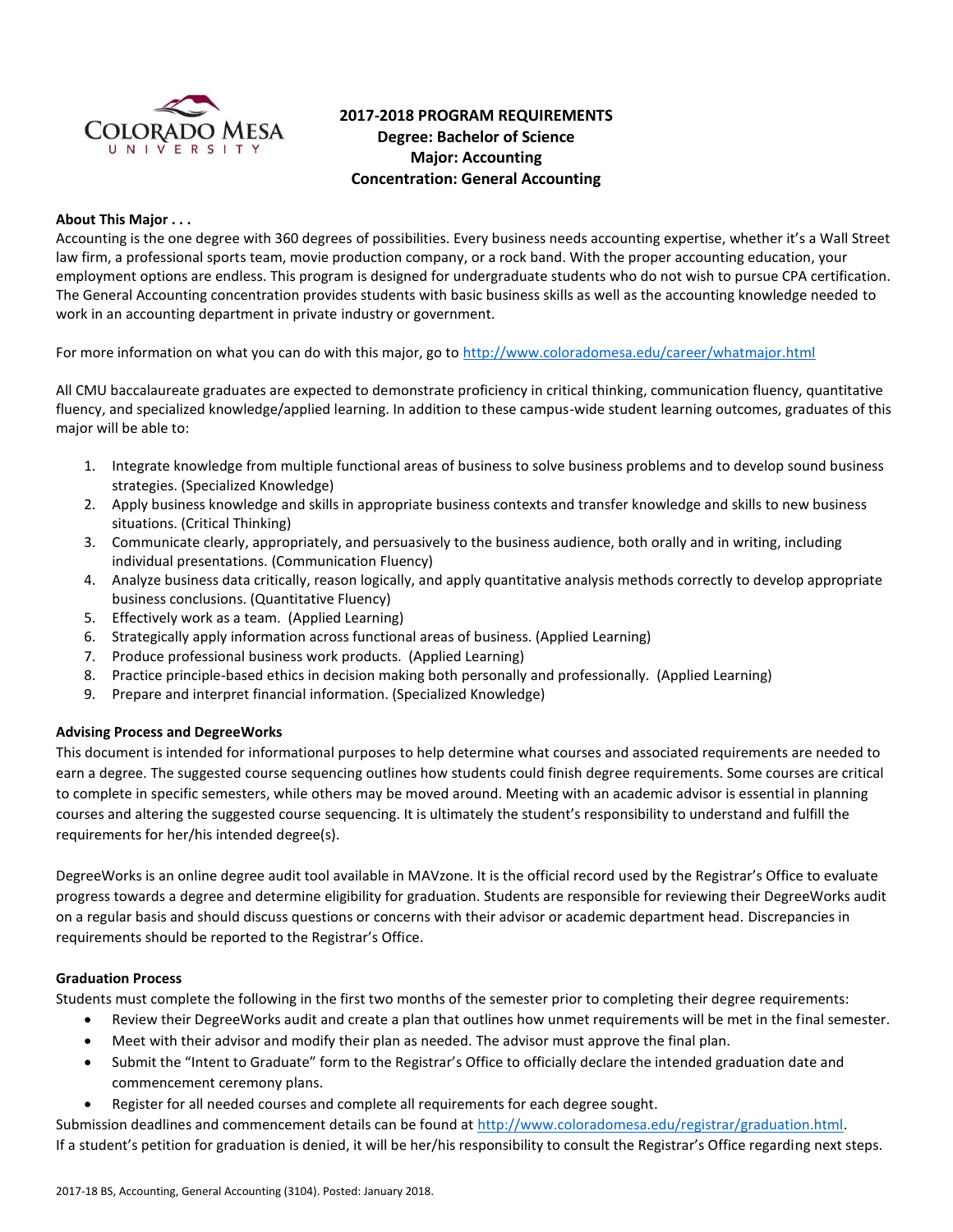# **INSTITUTIONAL DEGREE REQUIREMENTS**

The following institutional degree requirements apply to all CMU baccalaureate degrees. Specific programs may have different requirements that must be met in addition to institutional requirements.

- 120 semester hours minimum.
- Students must complete a minimum of 30 of the last 60 hours of credit at CMU, with at least 15 semester hours in major discipline courses numbered 300 or higher.
- 40 upper-division credits (an alternative credit limit applies to the Bachelor of Applied Science degree).
- 2.00 cumulative GPA or higher in all CMU coursework.
- A course may only be used to fulfill one requirement for each degree/certificate.
- No more than six semester hours of independent study courses can be used toward the degree.
- Non-traditional credit, such as advanced placement, credit by examination, credit for prior learning, cooperative education and internships, cannot exceed 30 semester credit hours for a baccalaureate degree; A maximum of 15 of the 30 credits may be for cooperative education, internships, and practica.
- Pre-collegiate courses (usually numbered below 100) cannot be used for graduation.
- Capstone exit assessment/projects (e.g., Major Field Achievement Test) requirements are identified under Program-Specific Degree Requirements.
- The Catalog Year determines which program sheet and degree requirements a student must fulfill in order to graduate. Visit with your advisor or academic department to determine which catalog year and program requirements you should follow.
- See "Requirements for Undergraduate Degrees and Certificates" in the catalog for a complete list of graduation requirements.

# **PROGRAM-SPECIFIC DEGREE REQUIREMENTS**

Must receive a grade of "C" or higher in all major requirements.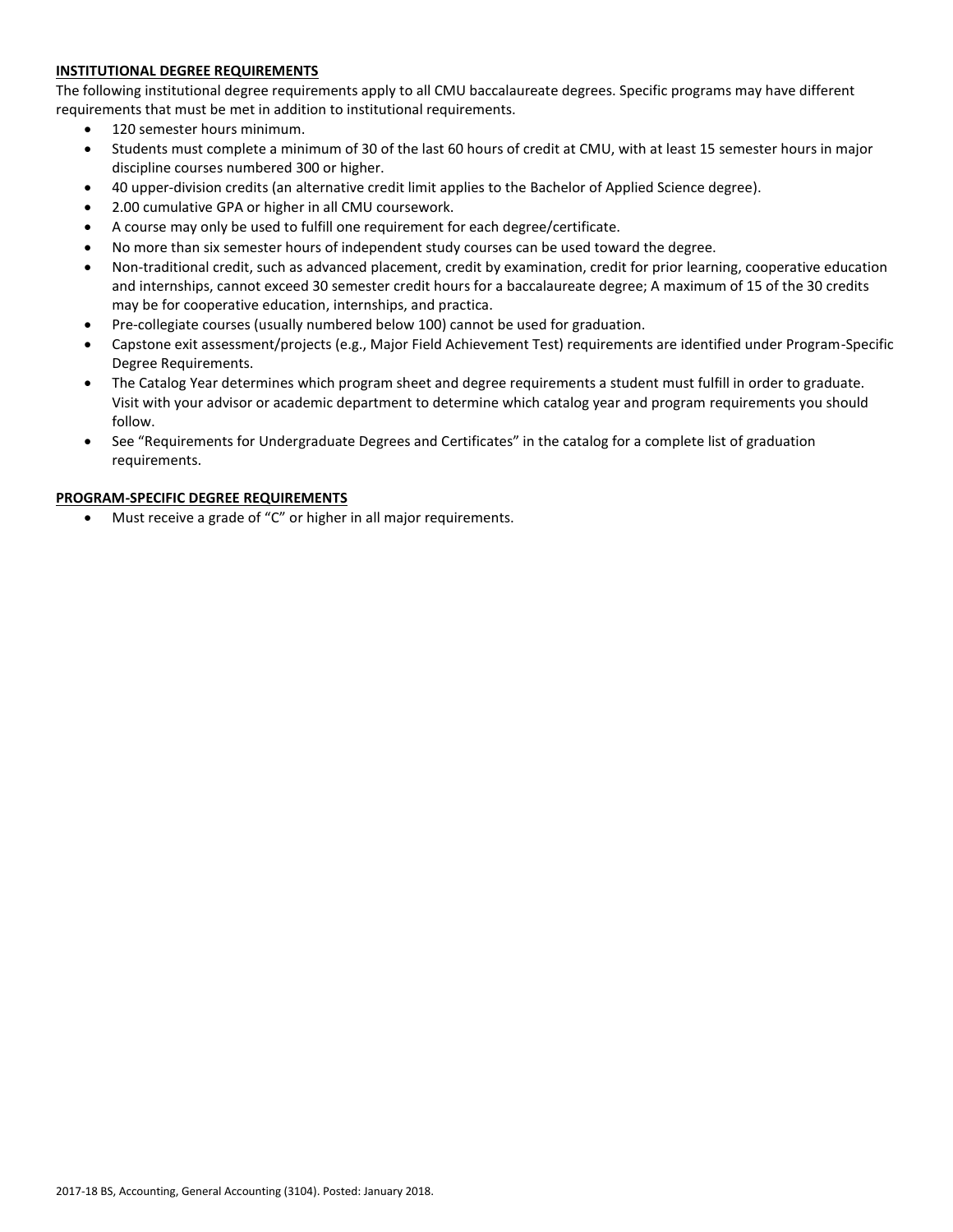### **ESSENTIAL LEARNING REQUIREMENTS** (31 semester hours)

See the current catalog for a list of courses that fulfill the requirements below. If a course is an Essential Learning option and a requirement for your major, you must use it to fulfill the major requirement and make a different selection for the Essential Learning requirement.

**English** (6 semester hours, must receive a grade of "C" or better and must be completed by the time the student has 60 semester hours.)

- $\Box$  ENGL 111 English Composition (3)
- $\Box$  ENGL 112 English Composition (3)

**Mathematics** (3 semester hours, must receive a grade of "C" or better, must be completed by the time the student has 60 semester hours.)

 MATH 113 - College Algebra (3) 3 credits apply to the Essential Learning requirements and 1 credit applies to elective credit

#### **Humanities** (3 semester hours)

 $\Box$  Select one Humanities course (3)

### **Social and Behavioral Sciences** (6 semester hours)

- $\Box$  Select one Social and Behavioral Sciences course (3)
- $\square$  Select one Social and Behavioral Sciences course (3)

#### **Natural Sciences** (7 semester hours, one course must include a lab)

- $\Box$  Select one Natural Sciences course (3)
- $\Box$  Select one Natural Sciences course with a lab (4)

#### **History** (3 semester hours)

 $\Box$  Select one History course (3)

#### **Fine Arts** (3 semester hours)

 $\Box$  Select one Fine Arts course (3)

# **OTHER LOWER-DIVISION REQUIREMENTS**

# **Wellness Requirement** (2 semester hours)

- $\Box$  KINE 100 Health and Wellness (1)
- $\Box$  Select one Activity course (1)

# **Essential Learning Capstone** (4 semester hours)

Essential Learning Capstone must be taken after completion of the Essential Learning English and Mathematics requirements, and when a student has earned between 45 and 75 hours.

- $\Box$  ESSL 290 Maverick Milestone (3)
- $\square$  ESSL 200 Essential Speech (1)

**FOUNDATION COURSES** (27 semester hours. These courses, plus Essential Learning English & Math requirements, must be completed within the student's first 60 hours.)

- $\Box$  ACCT 201 Principles of Financial Accounting (3)
- $\Box$  ACCT 202 Principles of Managerial Accounting (3)
- $\Box$  BUGB 211 Business Communications (3)
- $\square$  CISB 101 Business Information Technology (3)
- $\Box$  CISB 210 Fundamentals of Information Systems (3)
- ECON 201 Principles of Macroeconomics (3)
- ECON 202 Principles of Microeconomics (3)
- $\Box$  One of the following courses:
	- CISB 241 Introduction to Business Analysis (3)
	- STAT 241 Introduction to Business Analysis (3)
- $\Box$  MANG 201 Principles of Management (3)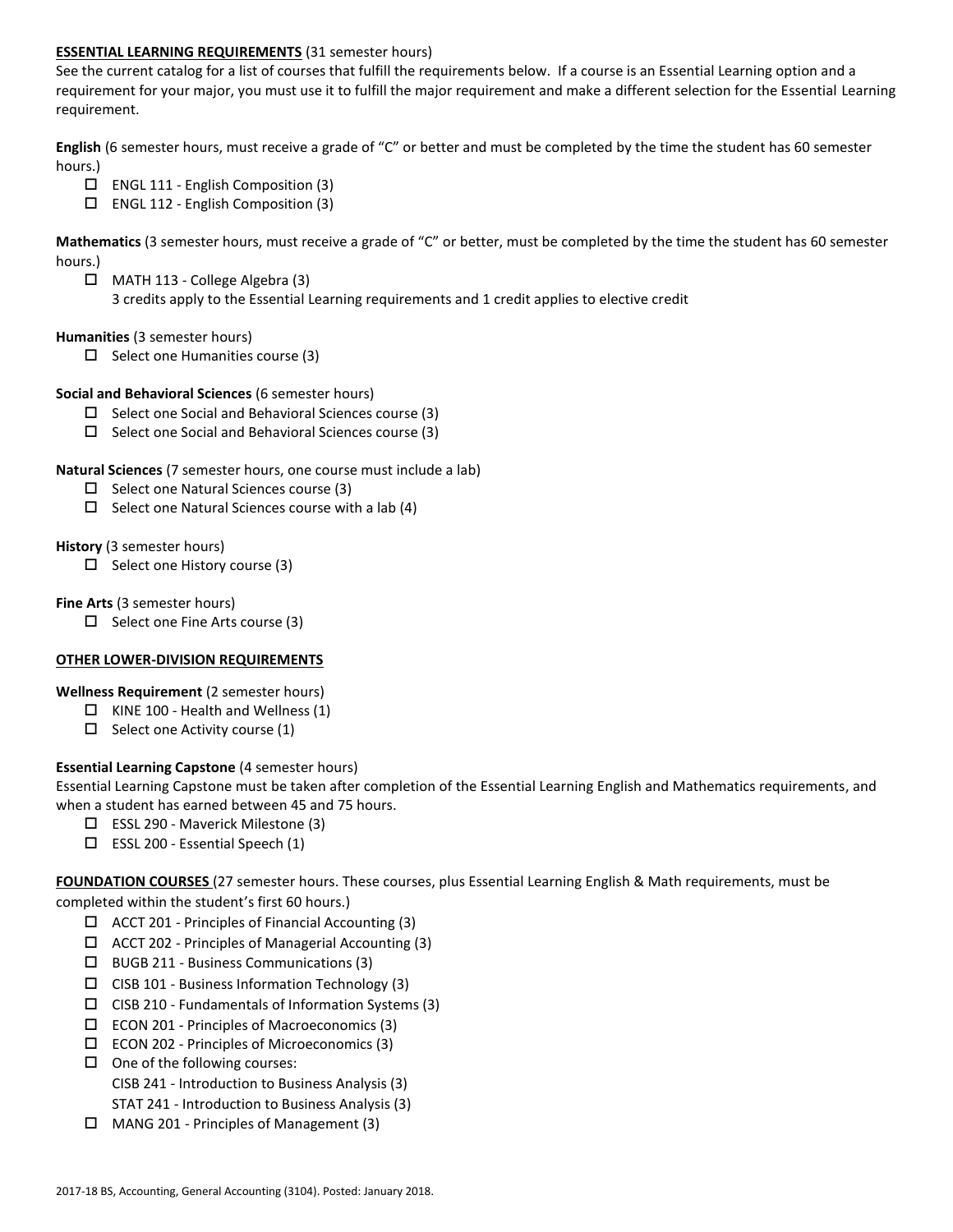# **BS, ACCOUNTING, GENERAL ACCOUNTING REQUIREMENTS** (52 semester hours, must pass all courses with a grade of "C" or higher)

|        | Core (31 semester hours)                                                                                                                                         |
|--------|------------------------------------------------------------------------------------------------------------------------------------------------------------------|
|        | $\Box$ ACCT 321 - Intermediate Accounting I (5)                                                                                                                  |
|        | ACCT 322 - Intermediate Accounting II (4)                                                                                                                        |
|        | ACCT 331 - Cost Accounting (3)                                                                                                                                   |
| □      | ACCT 360 - Professional Preparation I (1)                                                                                                                        |
| □      | ACCT 392 - Accounting Info Systems (3)                                                                                                                           |
| □      | ACCT 401 - Governmental Accounting (3)                                                                                                                           |
| $\Box$ | One of the following courses:                                                                                                                                    |
|        | BUGB 349 - Legal Environment of Business (3)                                                                                                                     |
|        | BUGB 351 - Business Law I(3)                                                                                                                                     |
| □      | FINA 301 - Managerial Finance (3)                                                                                                                                |
| □      | MANG 410 - Effective Workplace Communications (3)                                                                                                                |
| □      | MARK 231 - Principles of Marketing (3)                                                                                                                           |
|        |                                                                                                                                                                  |
|        | <b>Concentration Courses (21 semester hours)</b>                                                                                                                 |
|        | <b>Accounting (9 semester hours)</b>                                                                                                                             |
|        | Select 9 semester hours from the following courses:                                                                                                              |
|        | ACCT 350 - Ethics for Accounting Prof (3)                                                                                                                        |
|        | ACCT 393 - Cooperative Education (3)                                                                                                                             |
|        | ACCT 396 - Topics (no more than 3 semester hours)                                                                                                                |
|        | ACCT 402 - Advanced Accounting (3)                                                                                                                               |
|        | ACCT 441 - Individual Income Tax (4)                                                                                                                             |
|        | ACCT 442 - Advanced Tax & Tax Research (5)                                                                                                                       |
|        | ACCT 470 - Fraud and Forensic Accounting (3)                                                                                                                     |
|        | ACCT 493 - Cooperative Education (3)                                                                                                                             |
| $\Box$ |                                                                                                                                                                  |
| $\Box$ |                                                                                                                                                                  |
| □      |                                                                                                                                                                  |
|        | <b>Business</b> (12 semester hours)<br>12 hours selected from upper division courses with the prefix of BUGB, CISB, ECON, ENTR, FINA, HMGT, HRMA, MANG, or MARK. |

| Ш. | MANG 491 - Business Strategy (3) |
|----|----------------------------------|
|    |                                  |
|    |                                  |
|    |                                  |
|    |                                  |

**GENERAL ELECTIVES** (All college level courses appearing on your final transcript, not listed above that will bring your total semester hours to 120 hours. 4 semester hours)

| MATH 113 - College Algebra (1) |
|--------------------------------|
|                                |
|                                |